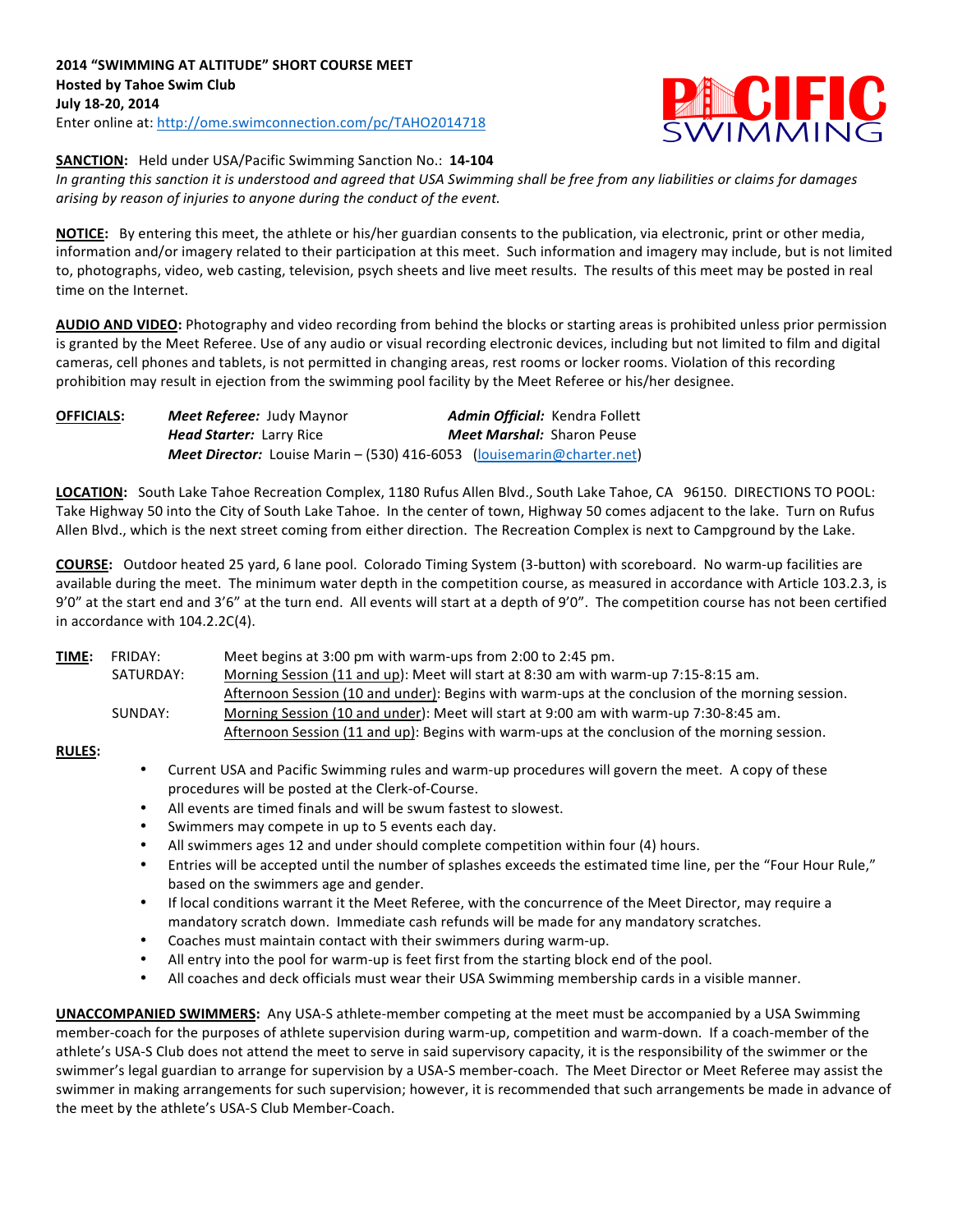**RACING STARTS:** All swimmers must either be certified by a USA-S member-coach as being proficient in performing a racing start, or must start the race in the water. It is the responsibility of the swimmer or the swimmer's legal guardian to ensure compliance with this requirement.

# **RESTRICTIONS:**

- Smoking and the use of other tobacco products is prohibited on the pool deck, in the locker rooms, in spectator seating, on standing areas and in all areas used by swimmers, during the meet and during warm-up periods.
- Sale and use of alcoholic beverages is prohibited in all areas of the meet venue.
- No glass containers are allowed in the meet venue.
- No propane heaters allowed in the meet venue except for snack bar/meet operations.
- No animals allowed on the pool deck or inside the recreation facility.
- Closed areas of the deck may exist; the cooperation of swimmers, families and coaches is appreciated.
- Except where venue facilities require otherwise, changing into or out of swimsuits other than in locker rooms or other designated areas is not appropriate and is strongly discouraged.

## **ELIGIBILITY:**

- Swimmers must be current members of USA-S and enter their name and registration number on the meet entry card as they are shown on their Registration Card. If this is not done, it may be difficult to match the swimmer with the registration and times database.
- The meet host will check all swimmer registrations against the SWIMS database and if not found to be registered, the Meet Director shall accept the registration at the meet (a \$10 surcharge will be added to the regular registration fee). Duplicate registrations will be refunded by mail.
- Entries with "NO TIME" will be accepted.
- Entry times submitted for this meet will be checked against a computer database and may be changed in accordance with Pacific Swimming Entry Time Verification Procedures.
- Disabled swimmers are welcome to attend this meet and should contact the Meet Director or Meet Referee regarding special accommodations on entry, times and seeding per Pacific Swimming policy.
- The swimmer's age will be the age of the swimmer on the first day of the meet.

#### **SEEDING:** All events will be deck seeded.

**ENTRY FEES:** \$2.75 per event plus a \$9.00 participation fee per swimmer to help cover meet expenses. Entries will be rejected if payment is not sent at time of request. Relays will be \$9.00 per team, and will be deck entered.

**ONLINE ENTRIES:** To enter online go to http://ome.swimconnection.com/pc/TAHO2014718 to receive an immediate entry confirmation. This method requires payment by credit card. Swim Connection, LLC charges a processing fee for this service, equal to \$1 per swimmer plus 5% of the total Entry Fees. Please note that the processing fee is a separate fee from the Entry Fees. If you do not wish to pay the processing fee, enter the meet using a mail entry. Entering online is a convenience, is completely voluntary, and is in no way required or expected of a swimmer by Pacific Swimming. Online entries will be accepted through Wednesday, July **9, 2014.**

**MAILED OR HAND DELIVERED ENTRIES:** Entries must be on the attached consolidated entry form. Forms must be filled out completely and printed clearly with swimmers best time. Entries must be postmarked by midnight, Monday, July 7, 2014 or hand delivered by 6:30 p.m. Wednesday, July 9, 2014. No late entries will be accepted. No refunds will be made, except mandatory scratch downs. Requests for confirmation of receipt of entries should include a self-addressed envelope.

## **Make checks payable to: Tahoe Swim Club**

Mail entries to: Swim Meet Entries - Tahoe Swim Club, PO Box 5741, Stateline, NV 89449

Hand delivered entries to: Jerry Erickson, Tahoe Swim Club, 687 Michael Drive, South Lake Tahoe, CA 96150

CHECK-IN: The meet will be deck seeded. Swimmers must check-in at the Clerk-of-Course. Close of check-in for all events shall be no more than 60 minutes before the estimated time of the start of the first heat of the event. No event shall be closed more than 30 minutes before the scheduled start of the session. Swimmers who do not check-in will not be allowed to compete in the event.

RELAYS: Relay events will be deck entered on the day of the event, to be turned in at the announced time. Relay cards will be handed out the morning of the relay. Relay teams are open to gender and age. Awards for relays will be given to  $1^{st}$  through  $6^{th}$ .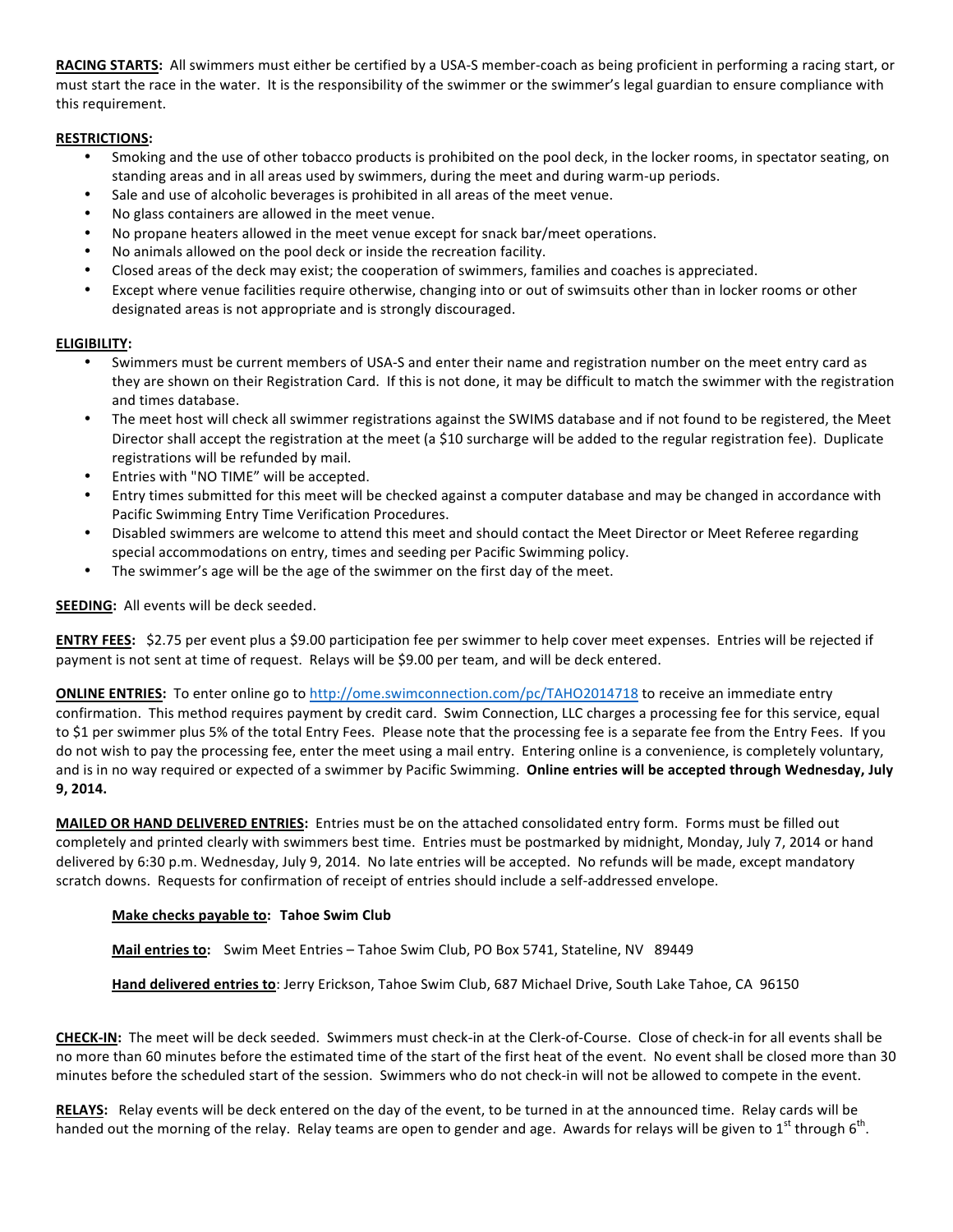**SCRATCHES:** Swimmers shall inform themselves of the meet starting time and shall report to the proper meet authorities promptly upon call. Any swimmers not reporting for or competing in an individual timed final event shall not be penalized.

**AWARDS:** Individual Events: Ribbons  $1^{st} - 8^{th}$  place. Individual events will be awarded to 6-Under, 7, 8, 9, 10, 11, 12, 13, 14, 15, 16, 17, 18. Swimmers 19 years of age and older will not receive awards.

*High point and runner up high point* will be awarded to 1 boy and 1 girl in each of the following age groups: 6-Under, 7, 8, 9, 10, 11, 12, 13, 14, 15, 16, 17, 18.

Relays will be placed  $1<sup>st</sup>$  to  $6<sup>th</sup>$ .

ALL AWARDS MUST BE PICKED UP AT THE MEET. NO AWARDS WILL BE MAILED. Each team is asked to designate a team representative to claim awards.

**SCORING:** Individual: 20-17-16-15-14-13-12-11-9-7-6-5-4-3-2-1

ADMISSION: Free. A 3-day meet program will be available for a fee.

**SNACK BAR:** A snack bar will be in operation all three days of the meet serving barbecue, lunches, snacks and beverages. HOT BREAKFAST will be served each morning starting at 7:30 am in the Recreation Complex.

HOSPITALITY: Lunch and limited hospitality will be available to all working officials and coaches.

**TIMERS:** Teams will be assigned lanes based on the number of swimmers from each team (host team will not be expected to time). The teams will be responsible for scheduling timers for their assigned lanes for the entire meet.

MINIMUM OFFICIALS: All available USA Swimming member certified officials are welcomed and encouraged to work at this meet. As the number of certified officials allows, interested parents/trainees are also welcome to shadow working officials for education and/or mentoring. Participating clubs are *requested* to provide at least the following number of certified and carded officials for **each session:**

| # of swimmers entered in session | Trained and carded officials requested |
|----------------------------------|----------------------------------------|
| $1 - 10$                         | U                                      |
| $11 - 25$                        |                                        |
| 26-50                            |                                        |
| 51-75                            | ર                                      |
| 76-100                           |                                        |

# **SCHEDULE OF EVENTS**

| <b>Friday, July 18, 2014</b> |                     |           |                 |  |  |
|------------------------------|---------------------|-----------|-----------------|--|--|
| GIRLS Event #                | <b>BOYS Event #</b> | AGE-GROUP | <b>EVENT</b>    |  |  |
|                              |                     | $9 - 12$  | 200 IM          |  |  |
|                              |                     | 13 & Over | 400 IM          |  |  |
|                              |                     | 8 & Under | 100 Free        |  |  |
|                              | Õ                   | $9 - 12$  | 100 Fly         |  |  |
| Ο                            | 10                  | 13 & Over | 200 Fly         |  |  |
|                              | 12                  | 9 & Over  | <b>500 Free</b> |  |  |

All 500 Freestyle swimmers must provide their own counters and timers.

| <b>Saturday, July 19, 214 (Morning Session)</b> |    |           |                      |  |
|-------------------------------------------------|----|-----------|----------------------|--|
| 13                                              | 14 | 13 & Over | 200 IM               |  |
| 15                                              | 16 | $11 - 12$ | 100 IM               |  |
| 17                                              | 18 | 13 & Over | 100 Free             |  |
| 19                                              | 20 | $11 - 12$ | 100 Free             |  |
| 21                                              | 22 | 13 & Over | 100 Back             |  |
| 23                                              | 24 | $11 - 12$ | 50 Back              |  |
| 25                                              | 26 | 13 & Over | 200 Breast           |  |
| 27                                              | 28 | $11 - 12$ | 100 Breast           |  |
| 29                                              | 30 | 13 & Over | 50 Free              |  |
| 31                                              | 32 | $11 - 12$ | 50 Free              |  |
| 33                                              |    | 11 & Over | 200 Free Relay Mixed |  |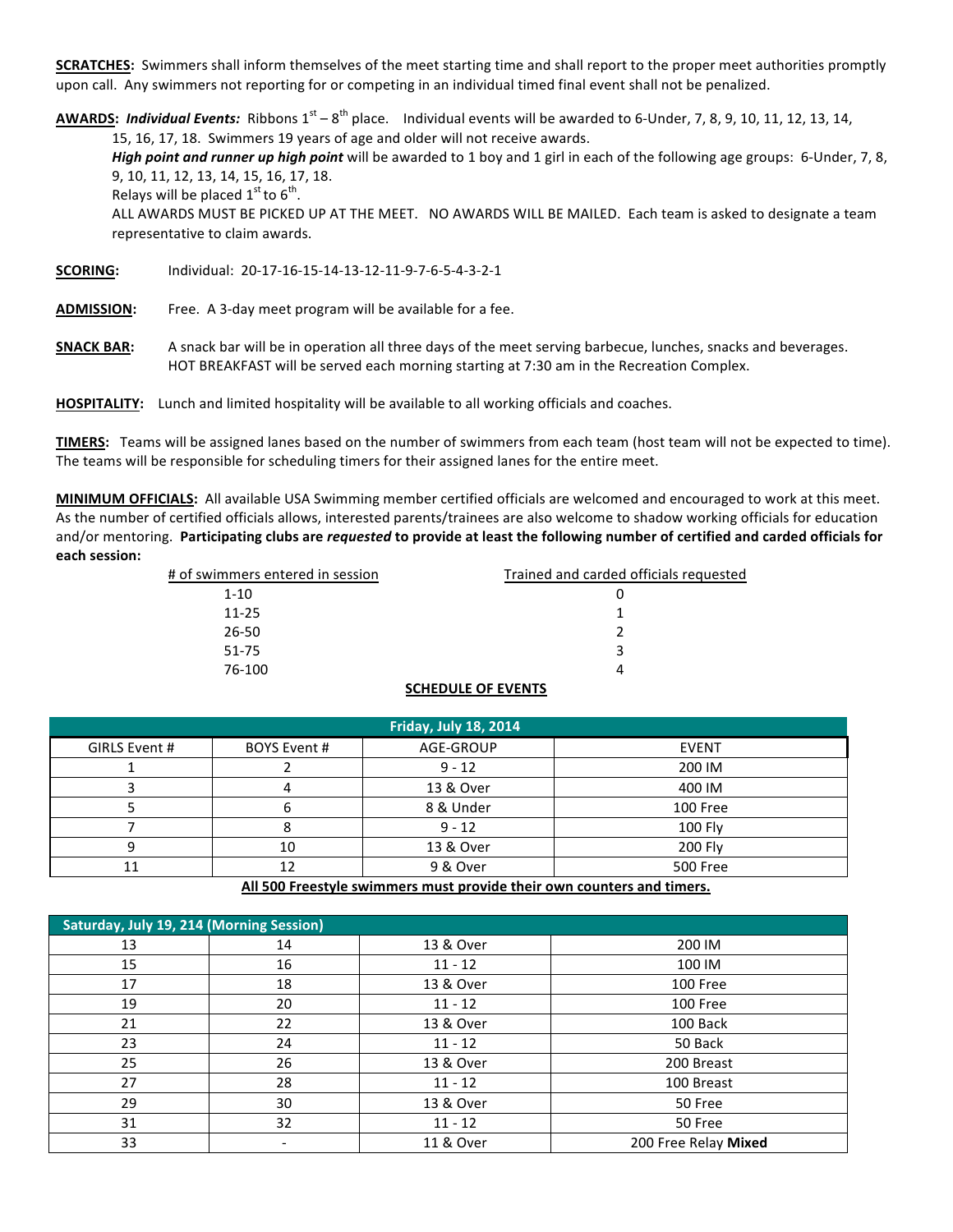| Saturday, July 19, 2014 (Afternoon Session) |                     |            |                      |  |
|---------------------------------------------|---------------------|------------|----------------------|--|
| GIRLS Event #                               | <b>BOYS Event #</b> | AGE-GROUP  | <b>EVENT</b>         |  |
| 35                                          | 36                  | $9 - 10$   | 100 IM               |  |
| 37                                          | 38                  | 8 & Under  | 100 IM               |  |
| 39                                          | 40                  | $9 - 10$   | 50 Back              |  |
| 41                                          | 42                  | 8 & Under  | 25 Back              |  |
| 43                                          | 44                  | $9 - 10$   | 100 Free             |  |
| 45                                          | 46                  | 8 & Under  | 50 Fly               |  |
| 47                                          | 48                  | $9 - 10$   | 100 Breast           |  |
| 49                                          | 50                  | 8 & Under  | 50 Free              |  |
| 51                                          | 52                  | $9 - 10$   | 50 Free              |  |
| 53                                          |                     | 10 & Under | 200 Free Relay Mixed |  |

| Sunday, July 20, 2014 (Morning Session) |    |           |           |
|-----------------------------------------|----|-----------|-----------|
| 55                                      | 56 | 8 & Under | 50 Breast |
| 57                                      | 58 | $9 - 10$  | 50 Breast |
| 59                                      | 60 | 8 & Under | 25 Fly    |
| 61                                      | 62 | $9 - 10$  | 200 Free  |
| 63                                      | 64 | 8 & Under | 25 Breast |
| 65                                      | 66 | $9 - 10$  | 50 Fly    |
| 67                                      | 68 | 8 & Under | 50 Back   |
| 69                                      | 70 | $9 - 10$  | 100 Back  |
| 71                                      | 72 | 8 & Under | 25 Free   |
| 73                                      | 74 | $9 - 10$  | 25 Free*  |

| Sunday, July 20, 2014 (Afternoon Session) |    |           |               |  |
|-------------------------------------------|----|-----------|---------------|--|
| 75                                        | 76 | 13 & Over | 200 Free      |  |
| 77                                        | 78 | $11 - 12$ | 200 Free      |  |
| 79                                        | 80 | 13 & Over | 100 Breast    |  |
| 81                                        | 82 | $11 - 12$ | 50 Breast     |  |
| 83                                        | 84 | 13 & Over | 100 Fly       |  |
| 85                                        | 86 | $11 - 12$ | <b>50 Fly</b> |  |
| 87                                        | 88 | 13 & Over | 200 Back      |  |
| 89                                        | 90 | $11 - 12$ | 100 Back      |  |
| 91                                        | 92 | 11 & Over | 25 Free*      |  |

\*25-yard Free Style events for 9 years and up are not scored for high point. Use the following URL to find the time standards: http://www.pacswim.org/swim-meet-times/standards

# **SUMMARY OF EVENTS**

|          | 8 & Under            | $9 - 10$             | $11 - 12$            | 13 & Over            |
|----------|----------------------|----------------------|----------------------|----------------------|
| Friday   | 100 Free             | 200 IM               | 200 IM               | 400 IM               |
|          |                      | 100 Fly              | $100$ Fly            | 200 Fly              |
|          |                      | <b>500 Free</b>      | <b>500 Free</b>      | <b>500 Free</b>      |
| Saturday | 100 IM               | 100 IM               | 100 IM               | 200 IM               |
|          | 25 Back              | 50 Back              | 100 Free             | 100 Free             |
|          | 50 Fly               | 100 Free             | 50 Back              | 100 Back             |
|          | 50 Free              | 100 Breast           | 100 Breast           | 200 Breast           |
|          |                      | 50 Free              | 50 Free              | 50 Free              |
|          | 200 Free Relay Mixed | 200 Free Relay Mixed | 200 Free Relay Mixed | 200 Free Relay Mixed |
| Sunday   | 50 Breast            | 50 Breast            | 200 Free             | 200 Free             |
|          | 25 Fly               | 200 Free             | 50 Breast            | 100 Breast           |
|          | 25 Breast            | 50 Fly               | 50 Fly               | <b>100 Fly</b>       |
|          | 50 Back              | 100 Back             | 100 Back             | 200 Back             |
|          | 25 Free              | 25 Free*             | 25 Free*             | 25 Free*             |